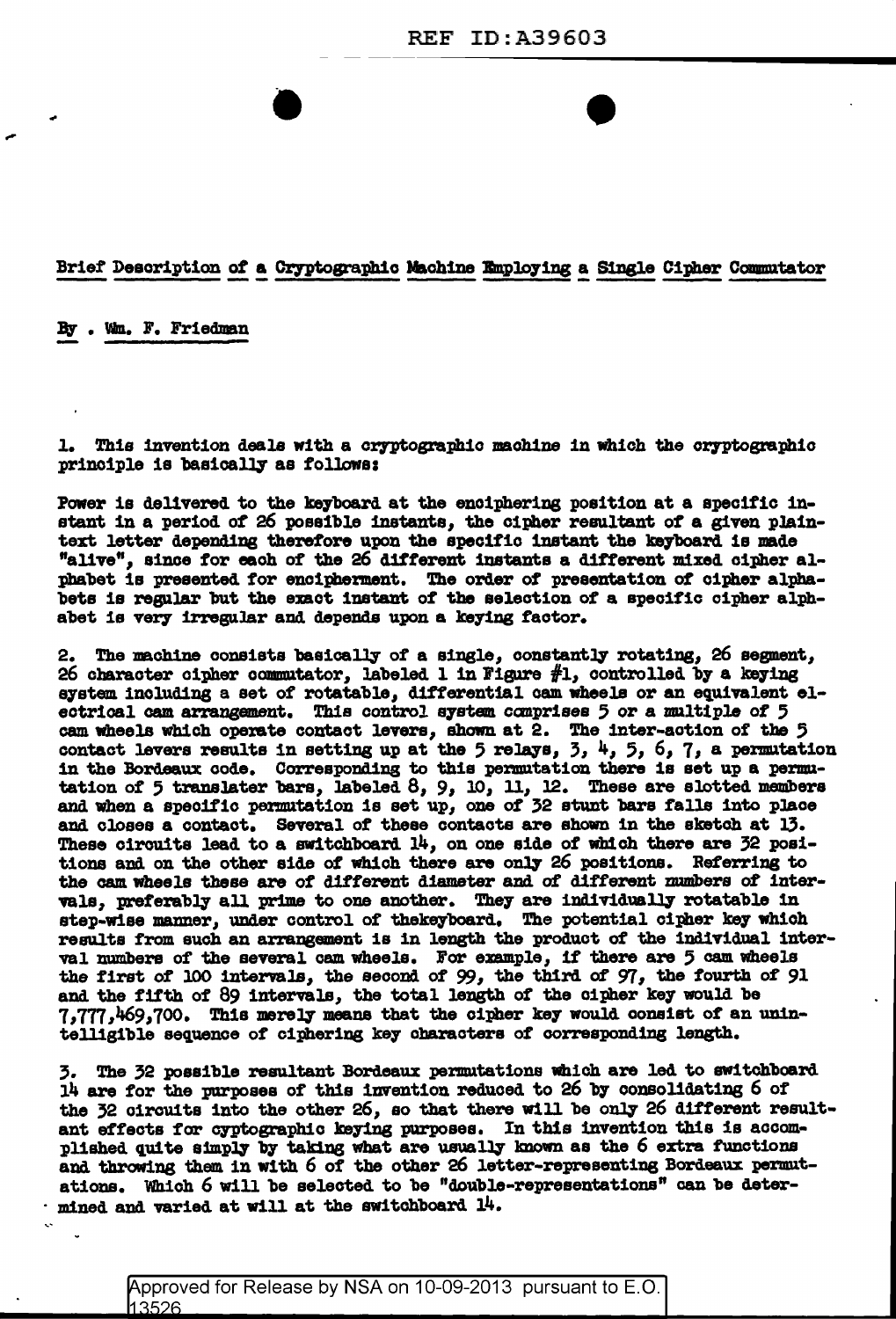$4.$  In this invention the 26 specific effects thus rendered possible by cam action merely determine which one of 26 segments will be made "alive" (that is, will be connected to a power source) on a set of 26 segments in the distributor head 15, over which brush  $16$  sweeps in synchronism with commutator wheel  $#1.$  As shown in the figure, this action merely means- that at a given instant relq 17 is energized, the :lmtant *ot* energization be1Dg controlled by the cam arrangement and will be different for each key operation at the keyboard.

 $\overline{\phantom{a}}$ 

5. When a specific segment of the distributor 15 is made "alive" by being connected to a power source, and when the brush arm 16 reaches this live segment, the keyboard of the cryptograph is made "alive" at that instant by the completion of the circuit from power source  $18$  at contact  $19$ . If a key is depressed during that cycle, the letter corresponding to that key will be enciphered in the specific cipher alphabet determined by the specific angular position of the cipher commutator  $#1$  at the instant that the brush arm. 16 reaches the live segment on distributor 15. In other words, the keyboard is made "alive" at 1 of 26 different instants in the cycle passed through by the commutator wheel; each of these instants corresponds to a different mixed alphabet of which there is a total of  $26$ . It is to be understood that the cam wheel assembly is set at an initial keying position by pre-arrangement and that the cams advance one step or interval per depression of the keyboard and no more.

 $6.$  The cipher commutator may be made a reciprocal cipher commutator; or by suitable switching arrangements a nonreciprocal enciphering-deciphering relationship may be provided for, if desired.

7. The ke7board 20 is connected to the lefthand bakelite separator 21, and the circuits pass from 21 through cipher commutator  $#1$  to the righthand bakelite separator 22 and thence to the bank of indicating devices  $2\overline{3}$ , back to power source 18.

8. Means and circuits must be provided to prevent the cryptograph from recording or indicating a resultant more than once for the same set up of keys, so that there may be one and only one cipher equivalent per keying operation.

9. Instead of a set of 6 translater bars and 32 stunt bars an arrangement of multiple contact relays as shown in Figure  $#2$  at 24 may be provided if deemed more practicable than translater bars.

10. For decipherment, having a reciprocal ciphering commutator the key setting of the cam wheels being the same as the initial setting at the enciphering end the sequence of keying characters would be identical at the deciphering end and the reciprocity between plain-text and cipher characters is established through the cipher commutator and the decipherment is effected in a simple manner, that is, if at encipherment at a given instant A equals K then in decipherment at that homologous instant (with respect to the cipher key)  $K$ would be deciphered as A.